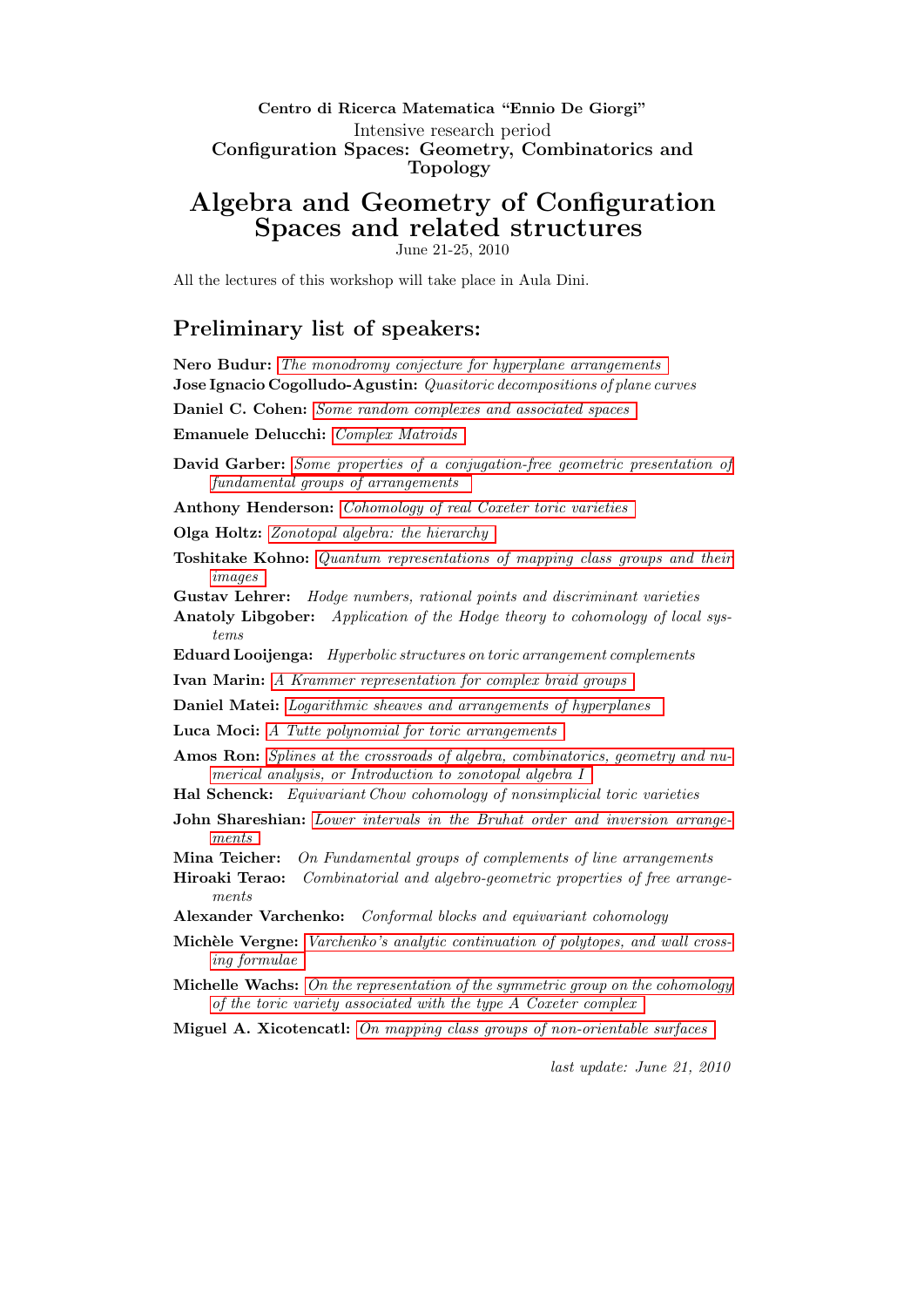| Algebra and Geometry of Configuration Spaces and related structures | June, 21-25, 2010 | Timetable | Friday, 25 <sup>th</sup>                                | D. Matei     |                 | D. Cohen        | G. Lehrer    | Lunch break |               |                       |                        |                   |
|---------------------------------------------------------------------|-------------------|-----------|---------------------------------------------------------|--------------|-----------------|-----------------|--------------|-------------|---------------|-----------------------|------------------------|-------------------|
|                                                                     |                   |           | Thursday, 24 <sup>th</sup>                              | M. Wachs     | Coffee break    | T. Kohno        | E. Looijenga |             | A. Henderson  | Coffee break          | J.I.Cogolludo-Augustin | M. A. Xicotencatl |
|                                                                     |                   |           | Tuesday, 22 <sup>nd</sup>   Wednesday, 23 <sup>rd</sup> | A. Ron       |                 | $O.$ Holtz      | A. Varchenko |             |               |                       |                        |                   |
|                                                                     |                   |           |                                                         | N. Budur     |                 | I. Marin        | H. Terao     |             | M. Teicher    | break<br>$\rm Coffee$ | H. Schenck             | D. Garber         |
|                                                                     |                   |           | Monday, 21 <sup>st</sup>                                | Registration |                 | M. Vergne       | E. Delucchi  |             | A. Libgober   |                       | J. Shareshian          | L. Moci           |
|                                                                     |                   |           | Hour                                                    | $9:00-10:00$ | $10:00 - 10:30$ | $10:30 - 11:30$ | 11:45-12:45  | 12:45-14:45 | 14:45 - 15:45 | 15:45-16:15           | 16:15-17:15            | 17:30-18:00       |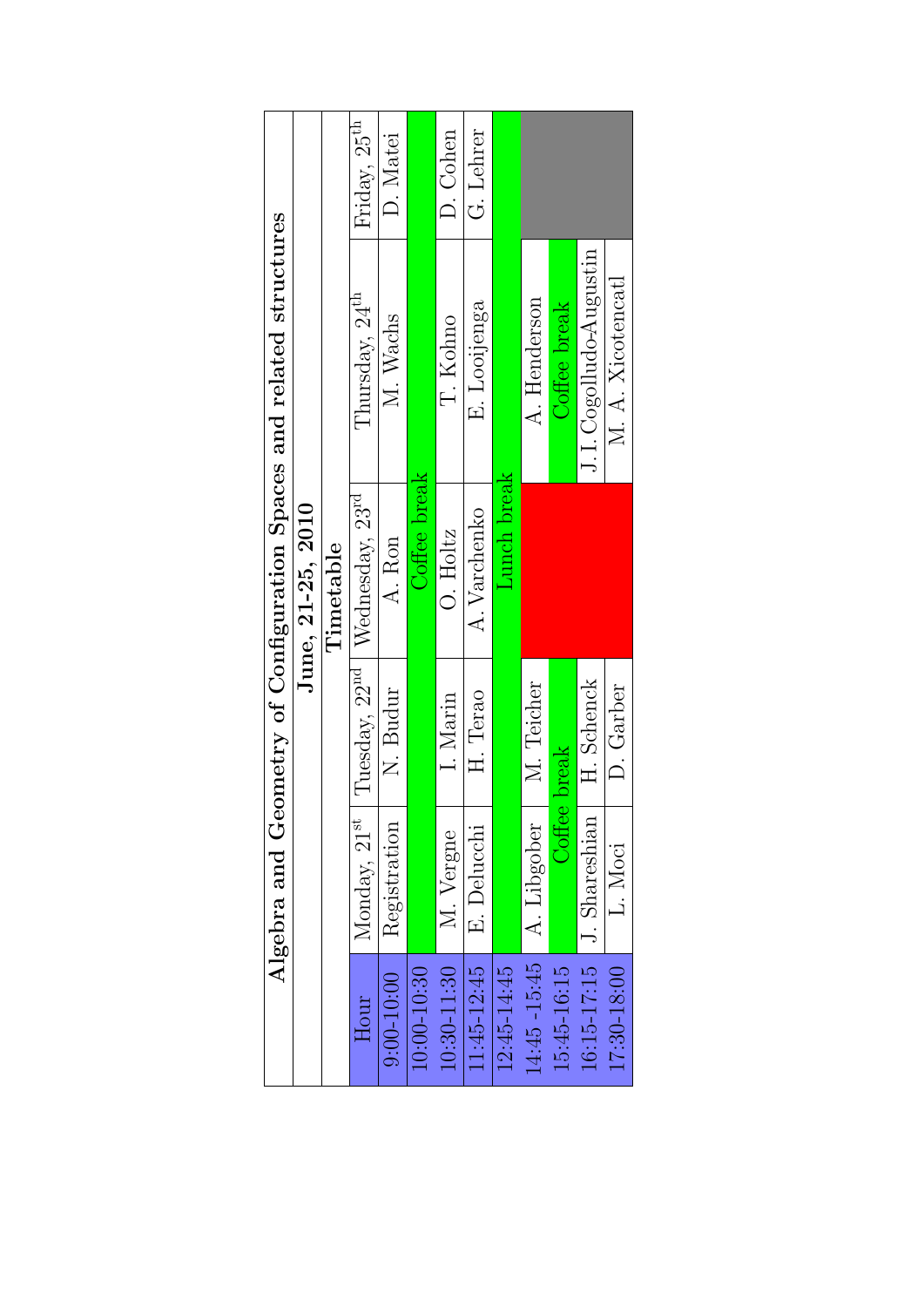## Abstracts:

<span id="page-2-0"></span>Nero Budur **List of Speakers List of Speakers** University of Notre Dame The monodromy conjecture for hyperplane arrangements

We present recent results about the local zeta functions, Bernstein-Sato polynomials, and the monodromy conjecture for hyperplane arrangements. This is joint work with various people: M. Mustata, M. Saito, Z. Teitler, and S. Yuzvinsky.

| Jose Ignacio Cogolludo-Agustin            | LIST OF SPEAKERS |
|-------------------------------------------|------------------|
| Universidad De Zaragoza                   |                  |
| Quasitoric decompositions of plane curves |                  |

<span id="page-2-1"></span>**Daniel C. Cohen List of Speakers** List of Speakers Louisiana State University Some random complexes and associated spaces

The theory of random graphs has been an integral branch of discrete mathematics for about 50 years. The study of random simplicial complexes of higher dimension is a much more recent development.

We discuss some results on random complexes, focusing mainly on low dimensional cases, and then pursue some implications for spaces associated to random complexes.

<span id="page-2-2"></span>**Emanuele Delucchi** [List of speakers](#page-0-0) and the List of speakers and the List of speakers and the List of speakers of  $\sim$ SUNY Binghamton Complex Matroids

The combinatorial data associated to an arrangement is encoded by the associated matroid. In the case of real arrangements, this data can be refined by the structure of oriented matroids. In fact, matroid theory can be viewed as an abstraction of some combinatorial properties of linear dependencies among elements of vector spaces, whereas the theory of oriented matroids specifically deals with the combinatorics of linear dependencies over the real numbers. A substantial part of the richness of those theories lies in the fact that they each can be axiomatized in a number of equivalent ways. Some work has been devoted to the search for a similar structure for linear dependencies over the complex numbers.

After a quick review of matroids and oriented matroids, we will present our attempt at a theory of "complex matroids" that shares much of the structural richness of oriented matroid theory. This is joint work with Laura Anderson.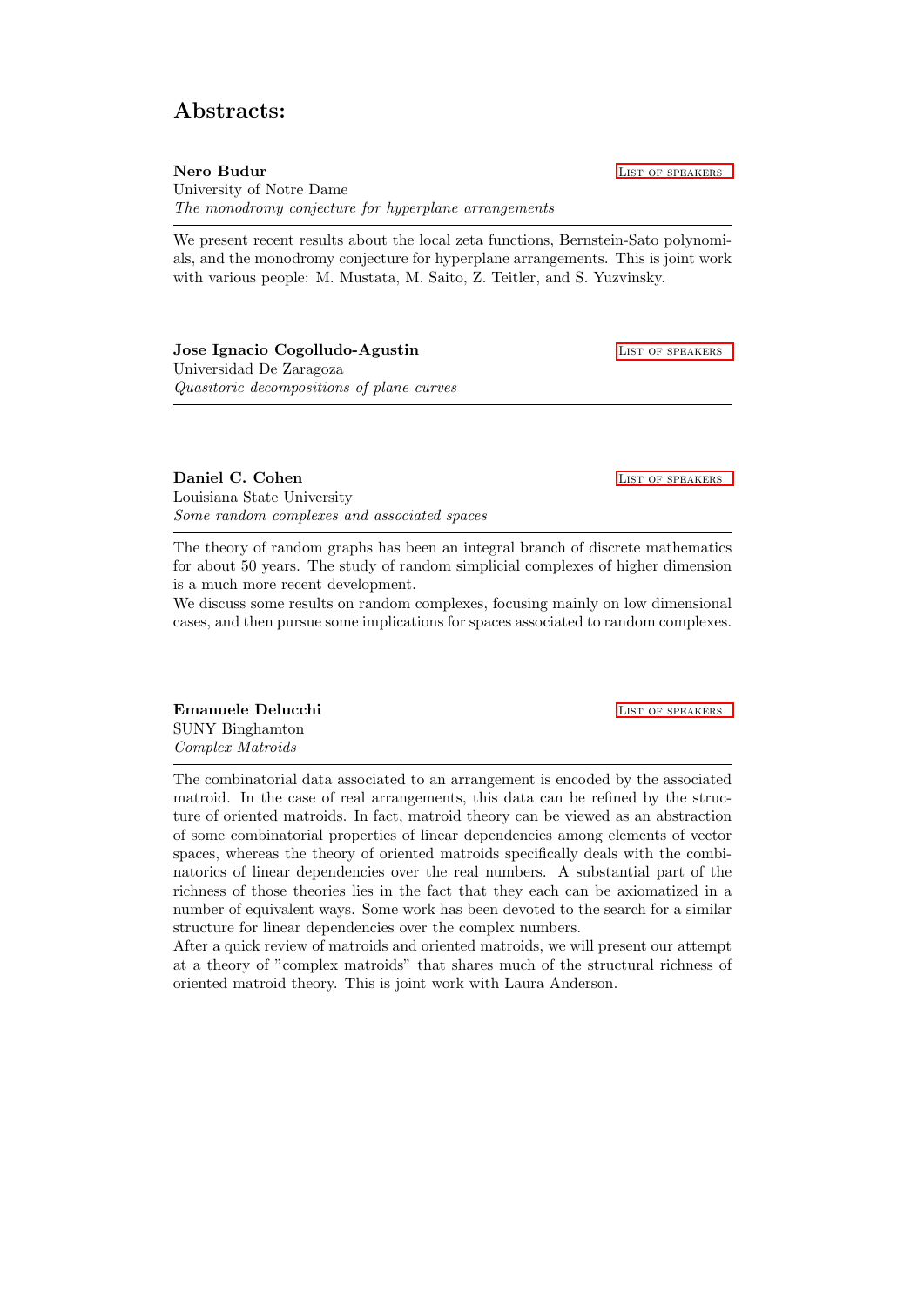<span id="page-3-0"></span>David Garber **LIST OF SPEAKERS** Holon Institute of Technology Some properties of a conjugation-free geometric presentation of fundamental groups of arrangements

A conjugation-free geometric presentation of a fundamental group is a presentation with the natural topological generators  $x_1, \ldots, x_n$  and the cyclic relations:

 $x_{i_k} x_{i_{k-1}} \cdots x_{i_1} = x_{i_{k-1}} \cdots x_{i_1} x_{i_k} = \cdots = x_{i_1} x_{i_k} \cdots x_{i_2}$ 

with no conjugations on the generators. We study some properties of this type of presentations for a fundamental group of a line arrangement's complement. We actually show that a large family of these presentations satisfy a completeness property in the sense of Dehornoy. The completeness property is a powerful property which leads to many nice properties concerning the presentation (as the left-cancellativity in the associated monoid and yields some simple criterion for the solvability of the word problem in the group). Joint work with Meital Eliyahu and Mina Teicher.

<span id="page-3-1"></span>**Anthony Henderson** LIST OF SPEAKERS University of Sydney Cohomology of real Coxeter toric varieties

There are several important classes of varieties  $X$  for which the  $(c)$ homology of the space of complex points  $X(\mathbb{C})$  has some combinatorial or algebraic significance. Examples include toric varieties, complements of subspace arrangements, and moduli spaces of curves. As a general rule, it is harder to make such statements about the (co)homology of the space of real points  $X(\mathbb{R})$ , unless one takes coefficients in  $\mathbb{Z}/2\mathbb{Z}$ . A notable exception to this rule is the result of Etingof–Henriques–Kamnitzer–Rains on the rational cohomology of the real points of the moduli space of stable genus 0 curves with marked points. In this talk I will discuss this general context, and report on a project to describe the rational cohomology of  $X(\mathbb{R})$  where X is the toric variety associated to the Coxeter fan of a Weyl group. This is joint work with Gus Lehrer.

<span id="page-3-2"></span>**Olga Holtz** LIST OF SPEAKERS UC Berkeley Zonotopal algebra: the hierarchy

I will discuss the hierarchy of zonotopal algebras between internal and external in more detail, including the central case (also known as Dahmen-Micchelli spaces).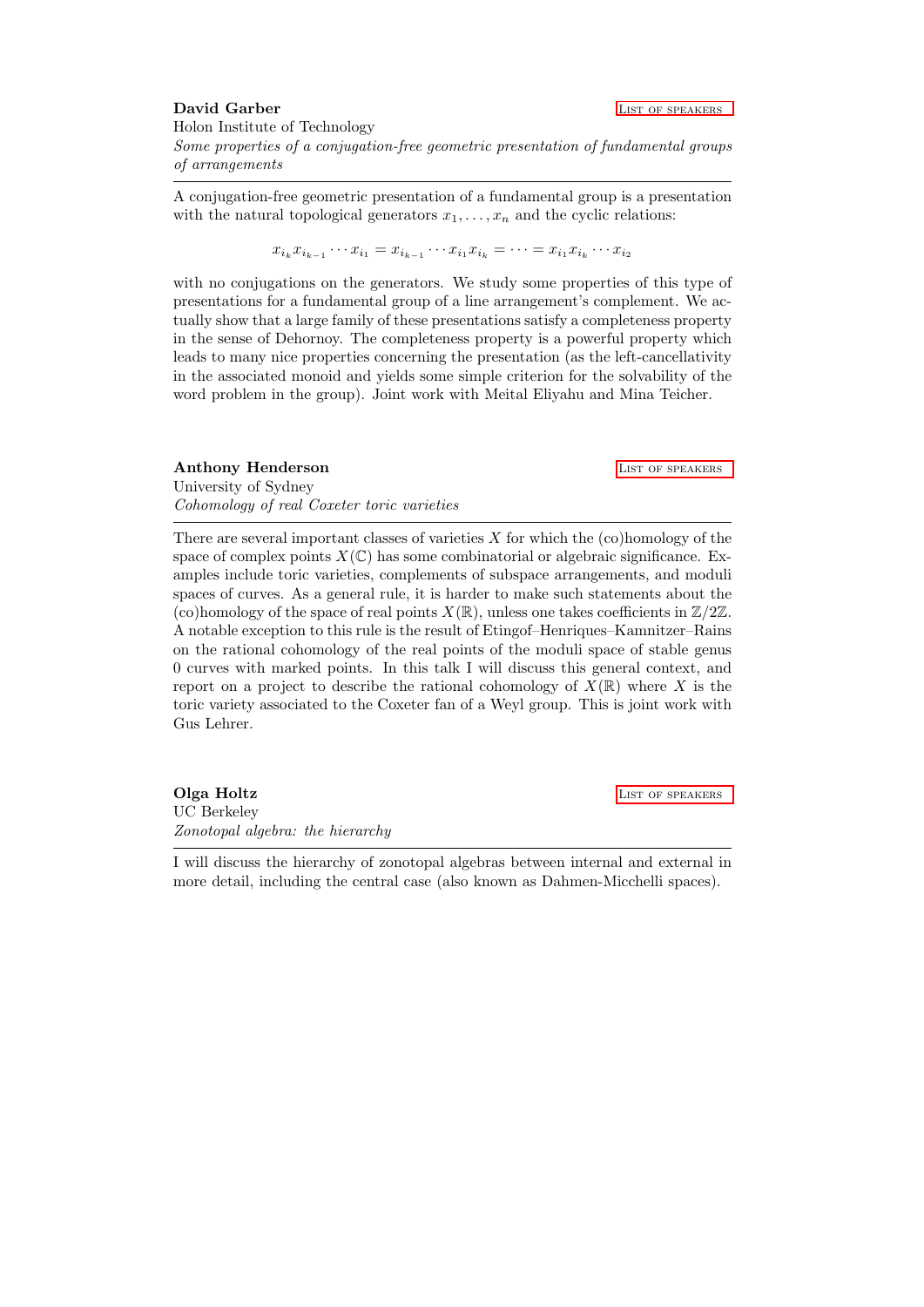<span id="page-4-0"></span>There is an action of the mapping class groups on the space of the conformal blocks for Riemann surfaces. This action defines so called quantum representation of mapping class groups. We give qualitative estimate for the images of such representations. In particular, we show that the image of any Johnson subgroup contains a non-abelian free group. We also give an answer to conjectures by Squier on Burau representations of braid groups. This is a joint work with Louis Funar.

Gustav Lehrer List of Speakers and List of Speakers List of Speakers and List of Speakers and List of Speakers University of Sydney Hodge numbers, rational points and discriminant varieties

Anatoly Libgober LIST OF SPEAKERS Univeristy of Illinois at Chicago Application of the Hodge theory to cohomology of local systems

Eduard Looijenga **LIST OF SPEAKERS** looij Hyperbolic structures on toric arrangement complements

<span id="page-4-1"></span>**Ivan Marin LIST OF SPEAKERS** 

Institut de Mathématiques de Jussieu, Université Paris 7 A Krammer representation for complex braid groups

It is known by work of Krammer, Bigelow, Digne and Cohen-Wales, that the Artin groups of finite Coxeter type are linear. Furthermore, special properties of these groups can be obtained from the given faithful representation. A natural question is to ask whether the same thing holds for the more general case of complex braid groups, that is the 'braid groups' associated to arbitrary complex reflection groups and their reflection arrangement. We will present a natural monodromy representation for these groups which generalizes the Coxeter case, and investigate the consequences of its possible faithfulness.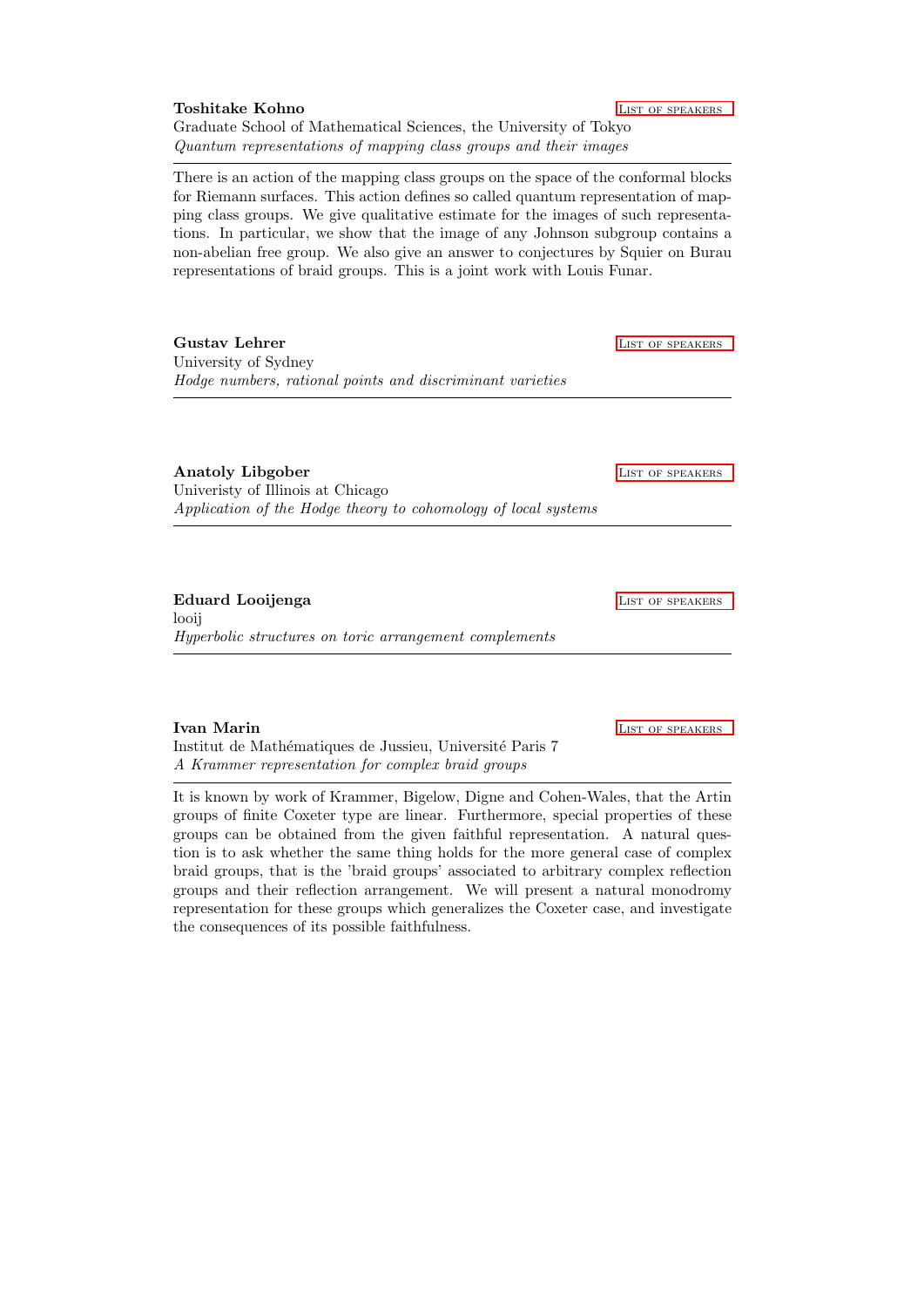### <span id="page-5-0"></span>**Daniel Matei LIST OF SPEAKERS** Romanian Academy Logarithmic sheaves and arrangements of hyperplanes

We discuss the sheaves of logarithmic one-forms introduced recently by I. Dolgachev. To a divisor on a smooth variety is associated a certain sub-sheaf of the sheaf of logarithmic one forms considered by K.Saito. The latter sheaf coincides with the double dual of the former. In the particular case where the divisor is an arrangement of hyperplanes in the projective space, the sub-sheaf turns out to be a Steiner sheaf, possesing a certain type of resolution. M. Kapranov and I. Dolgachev, and later J. Valles, studied the case of generic arrangements, for which the sheaves in question are in fact locally free. They proved that two arrangements with isomorphic bundles of logarithmic one-forms coincide unless they osculate a normal rational curve. Motivated by a conjecture of I. Dolgachev, we address here the similar problem for arbitrary hyperplane arrangements, that is to what extent the above Steiner logarithmic sheaf determines the arrangement. This is a joint work with D. Faenzi and J. Valles.

<span id="page-5-1"></span>Luca Moci **Luca Moci** Luca Contract of Speakers

Università di Roma Tre A Tutte polynomial for toric arrangements

A toric arrangement is a finite family of hypersurfaces in a torus, every hypersurface being the kernel of a character. We describe some properties of such arrangements, and we compare them with hyperplane arrangements. The Tutte polinomial is an invariant which encodes a rich description of the topology and the combinatorics of a hyperplane arrangement, and satisfies a simple recurrence. We introduce the analogue of this polynomial for a toric arrangement. Furthermore, we show that our polynomial computes the volume of the related zonotope, counts its integral points, and provides the graded dimension of a space of quasipolynomials introduced by Dahmen and Micchelli to study partition functions.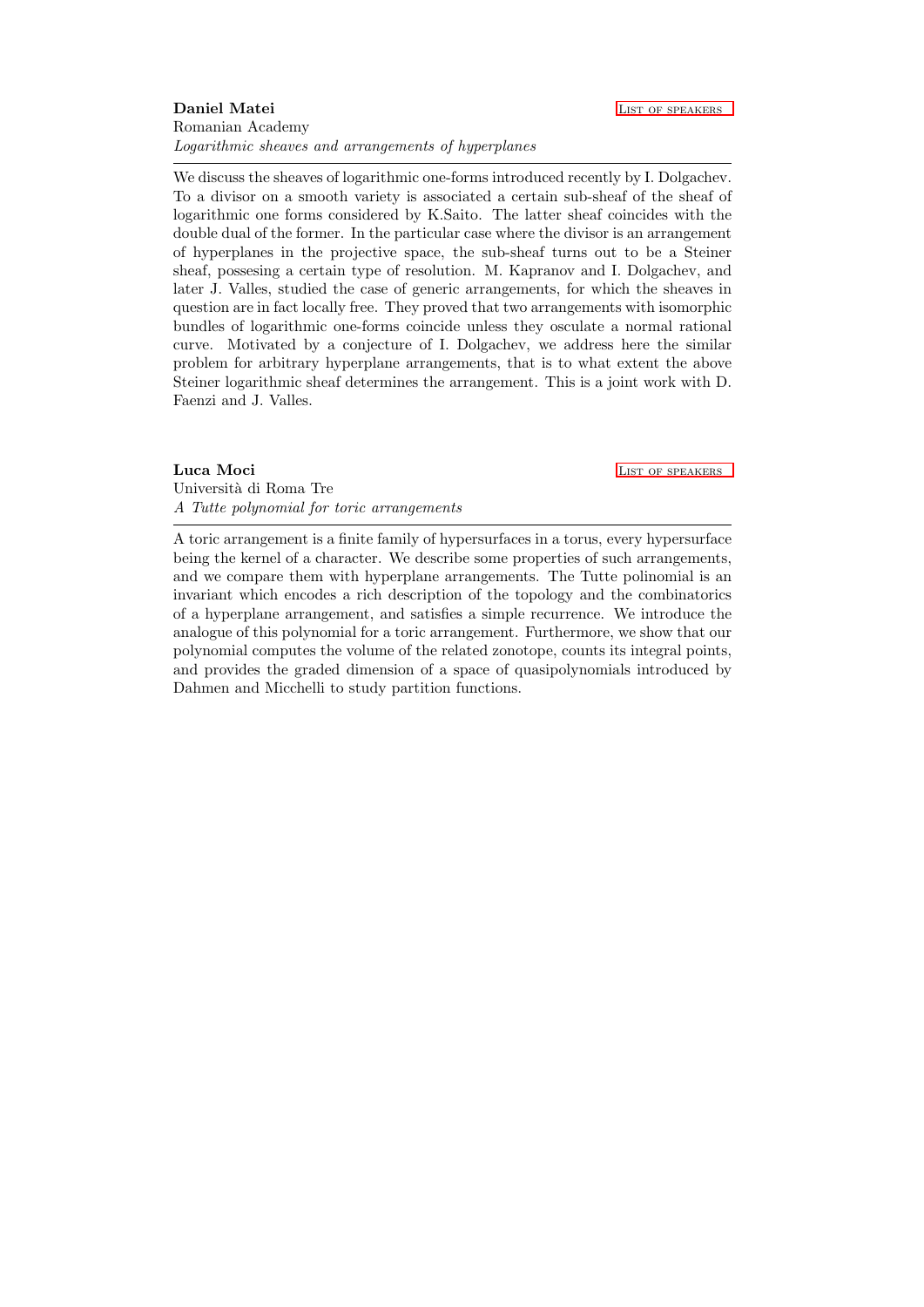<span id="page-6-0"></span>University of Wisconsin-Madison

Splines at the crossroads of algebra, combinatorics, geometry and numerical analysis, or Introduction to zonotopal algebra I

Splines are compactly supported piecewise analytic functions defined on the Euclidean domain  $\mathbb{R}^n$ ,  $n \geq 1$ . In my talk, I will describe connections between spline theory on the one hand, and various topics, setups and problems in algebra, in combinatorics, in geometry and in numerical analysis.

A partial list of areas and topics that are pertinent (not all discussed...) is the following:

- 1. Numerical analysis (e.g., multivariate polynomial interpolation)
- 2. Graph theory (e.g., Tutte polynomial and parking functions)
- 3. Enumerative combinatorics (e.g., f-vectors of a matroid or magic square problems)
- 4. Convex geometry and lattice geometry (e.g., hyperplane arrangement and zonotopes).
- 5. Non-commutative algebra and group representation (e.g., partition functions, Weyl's formula and Macdonald polynomials)
- 6. Commutative algebra, algebraic geometry and homological algebra (e.g., power ideals, toric varieties, and (equivariant) cohomology of hyperplane arrangements)

The actual talk contains fours parts. The  $1<sup>st</sup>$  is an elboration on specific nature of the interface between spline theory and algebra, combinatorics and geoemtry. The  $2<sup>nd</sup>$  is quick histrorical survey of zonotopal algebra. The  $3<sup>rd</sup>$  introduces the the least map and its basic properties. This map was borne out of the attempt to provide a universal and canonical solution to the problem of polynomial interpolation at arbitrary finite pointset of  $\mathbb{R}^n$ . However, I will use it in my talk for a different purpose: the map connects between geometry and algebra, hence can be used to validate the coherence in our constructions and theories. The  $4<sup>th</sup>$  part consists of examples within the zonotopal algebra framework that illustrates this point.

Hal Schenck **LIST OF SPEAKERS** University of Illinois Equivariant Chow cohomology of nonsimplicial toric varieties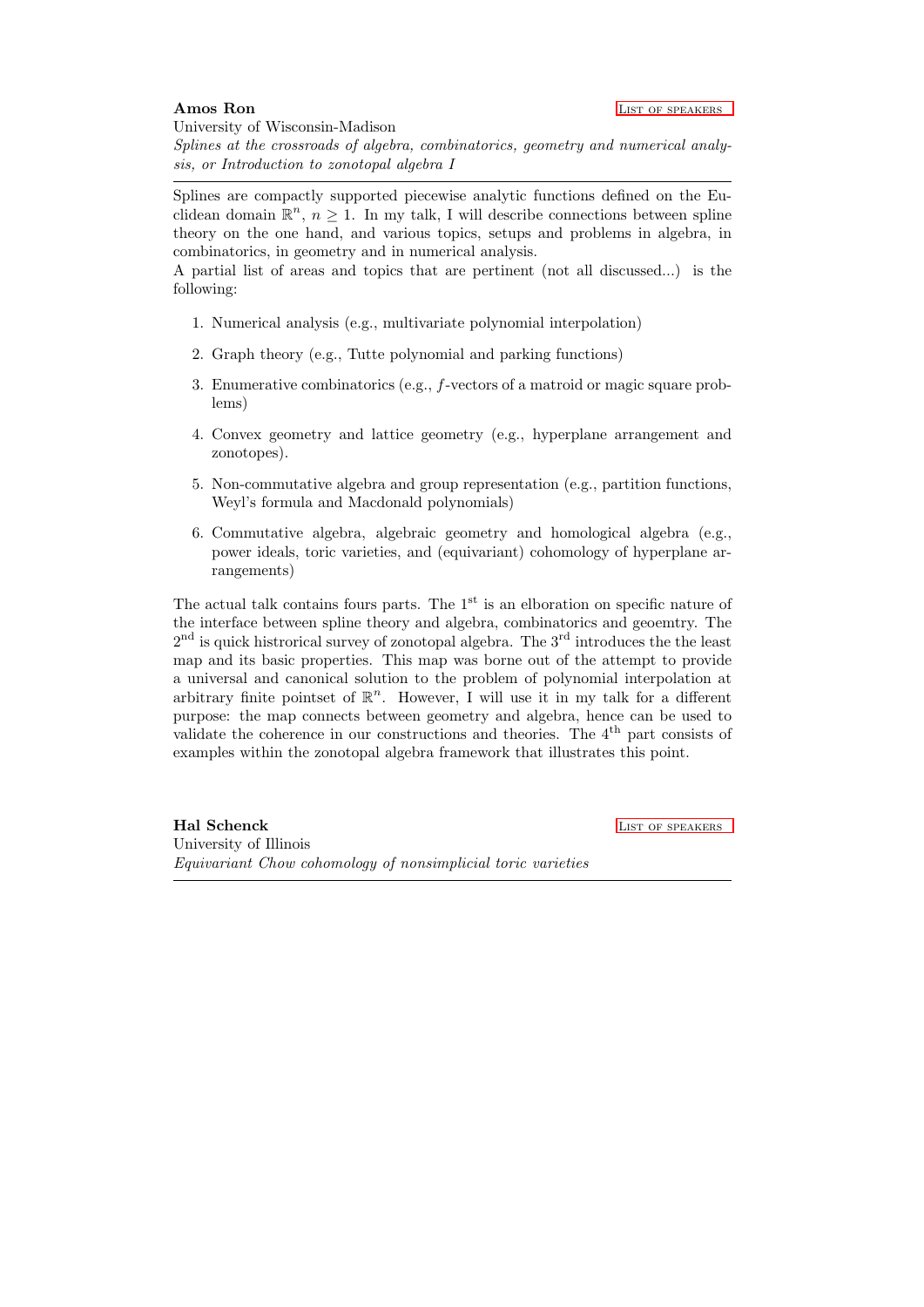<span id="page-7-0"></span>In joint work with A. Hultman, S. Linusson and J. Sjöstrand, we proved the following conjecture of A. Postnikov. Let w be an element of the symmetric group  $S_n$ . Let  $\mathcal{A}_w$  be the arrangement of those hyperplanes in  $\mathbb{R}^n$  defined by the equations  $x_i = x_j$ whenever  $(i, j)$  is an inversion of w. Then

- (1) The number of regions in the complement of  $\mathcal{A}_w$  is at most the number of elements below w in the Bruhat order, and
- $(2)$  equality holds in  $(1)$  if and only if w avoids a fixed (finite and known) set of patterns.

I will describe in some detail our proof of (1), which works for any finite Coxeter group. I will discuss some aspects of (2) if time permits.

#### **Mina Teicher LIST OF SPEAKERS**

Bar-Ilan University On Fundamental groups of complements of line arrangements

Hiroaki Terao **LIST OF SPEAKERS** Department of Mathematics, Hokkaido University Combinatorial and algebro-geometric properties of free arrangements

Alexander Varchenko **LIST OF SPEAKERS** 

University of North Carolina at Chapel Hill Conformal blocks and equivariant cohomology

<span id="page-7-1"></span>Michèle Vergne **LIST OF SPEAKERS** Centre National de la Recherche Scientifique Ecole Polytechnique. Centre de Mathematiques Laurent Schwartz Varchenko's analytic continuation of polytopes, and wall crossing formulae

Following Varchenko, we define a set theoretic "analytic" continuation of a simple polytope. We study the continuity properties of the deformation. We describe a set theoretic jump and we relate it to Paradan's formula for jumps of partition functions.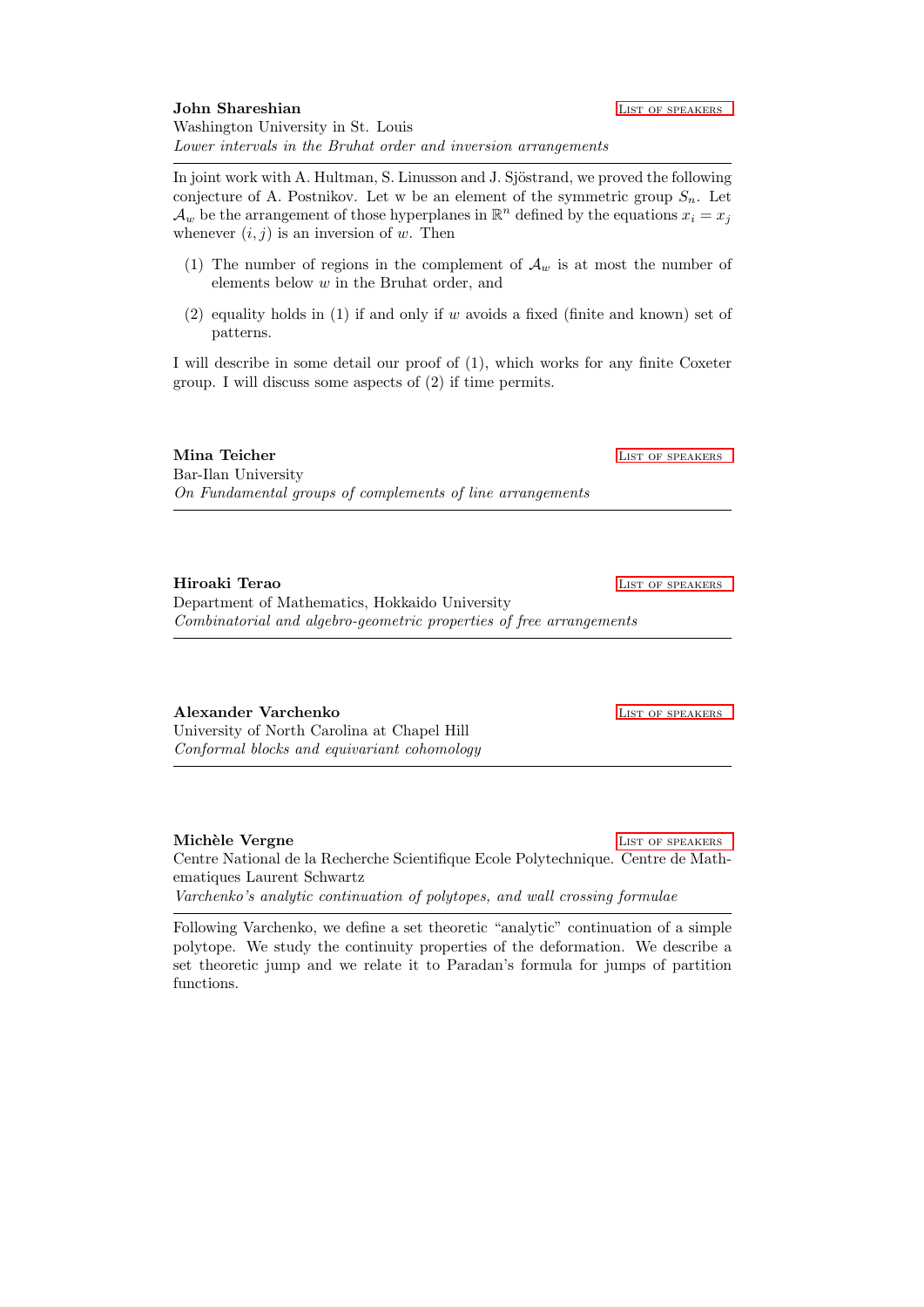<span id="page-8-0"></span>Michelle Wachs **LIST OF SPEAKERS** University of Miami

On the representation of the symmetric group on the cohomology of the toric variety associated with the type A Coxeter complex

We give a decomposition of the representation of the symmetric group on the cohomology of the toric variety associated with the type A Coxeter complex into virtual representations, which we conjecture are actual representations. Since this decomposition has significance in enumerative combinatorics, we are hopeful that it might have some geometric significance as well. This is joint work with John Shareshian.

<span id="page-8-1"></span>Miguel A. Xicotencatl **LIST OF SPEAKERS** CINVESTAV On mapping class groups of non-orientable surfaces

The mapping class group (m.c.g.)  $\Gamma_g^+$  of an oriented surface  $M_g$ , is the group of isotopy classes of orientation preserving diffeomorphisms of  $M<sub>g</sub>$ . Variations of this group include the full m.c.g.  $\Gamma_g^{\pm}$ , and the m.c.g. with marked points. Recently, the study of m.c.g.'s has also been extended to the non-orientable case. When considering all diffeomorphims, one shows the m.c.g. of a surface M (oriented or not) with k marked points, surjects onto the full m.c.g.  $\Gamma(M)$  with kernel  $\tilde{\Gamma}^k(M)$ . Moreover, using configuration spaces we construct a space with fundamental group  $\tilde{\Gamma}^k(M)$ . In the case when M is the projective plane or the Klein bottle, we use these spaces to study the cohomology of  $\tilde{\Gamma}^k(M)$  and groups related to the braid groups of M. This is joint work with Miguel A. Maldonado.